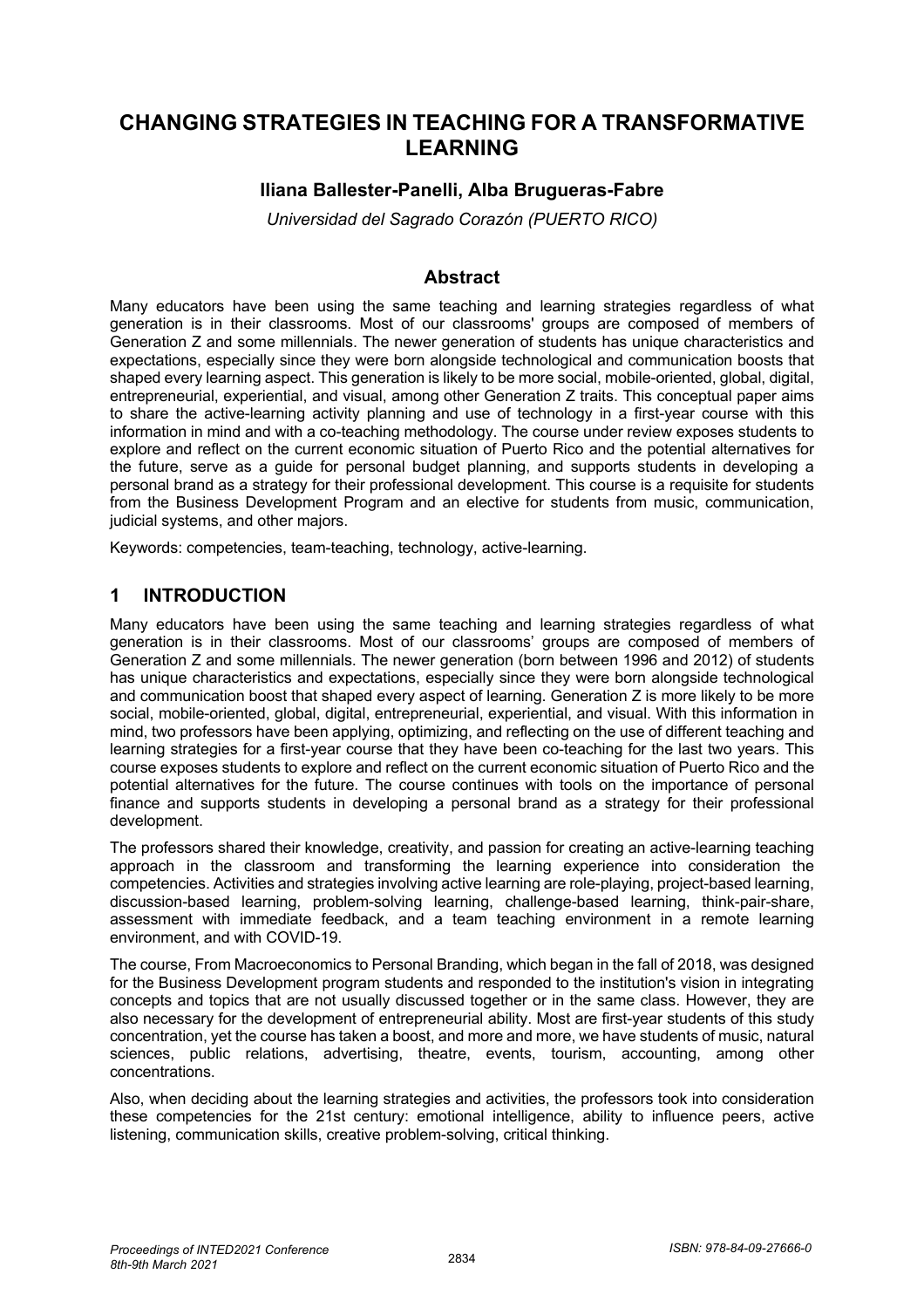The objectives of this paper are:

- 1 To present transformative learning activities through competencies.
- 2 To show active learning activities used in a virtual remote environment.
- 3 To share our experience.

## **2 METHODOLOGY**

This paper presents a mixed research approach using action-research and students' surveys as the methodologies. This approach allowed both professors to reflect and assess their teaching, the learning activities, and the technology used in the course.

An action-research is a qualitative research methodology that allows researchers to observe, compile data, analyze, interpret and implement in a cyclical form changes to improve educators' and students' teaching-learning experience [1]. Richardson [2] viewed action-research as a way for teachers to answer questions that incite their curiosity. One of the crucial aspects of this research methodology is that the reflection becomes intentional and systematic [1]. In addition, this methodology promotes the interaction between the researcher and the participants.

The cycling nature of action research-requires teachers to [3][5]:

- 1 Select a focus or problem statement.
- 2 Collect data.
- 3 Analyze and interpret the data.
- 4 Design an action-research plan.
- 5 Take action.
- 6 Reflect.
- 7 Continue or modify actions.

Each cycle requires data collecting and re-designing the action plan, if necessary. The last step leads to the identification of a new focus or problem, and the cycle begins again.

The second research methodology used was to apply a students' survey at the end of the semester. The survey used in the course has a mix of closed and open-ended questions using Google Forms. The questions are:

- 1 3 things I learned in class.
- 2 2 important details of the class.
- 3 1 question I still have on a class topic.
- 4 From 1 to 10, what was your understanding of the topics discussed during the class.
- 5 How the course topics can be used in your life?
- 6 If I were the professor, what would I do or what would I change in the class.
- 7 Would you recommend this course to your peers?

A mixed research approach gives a broad and profound understanding of the subject under study [5]. In this case, both methodologies give a collection of opinions, attitudes, and reflections on professors and students. This also provides a comprehensive, holistic view and a complete understanding [5] of the class experience.

## **3 RESULTS**

This paper presents the main research findings from 2018 to 2020. The professors took the time to observe and compile data for the design of an action plan. The plan includes learning outcomes, followed by strategies and active-learning activities. The action plan also considers the 21st-century competencies: emotional intelligence, ability to influence peers, active listening, communication skills, creative problem-solving, critical thinking, which the university recently added as transversal skills. Also, the professors considered the technology available and that the course is taught in an online setting. Because of the COVID-19 the course for fall 2020 has incorporated the following activities: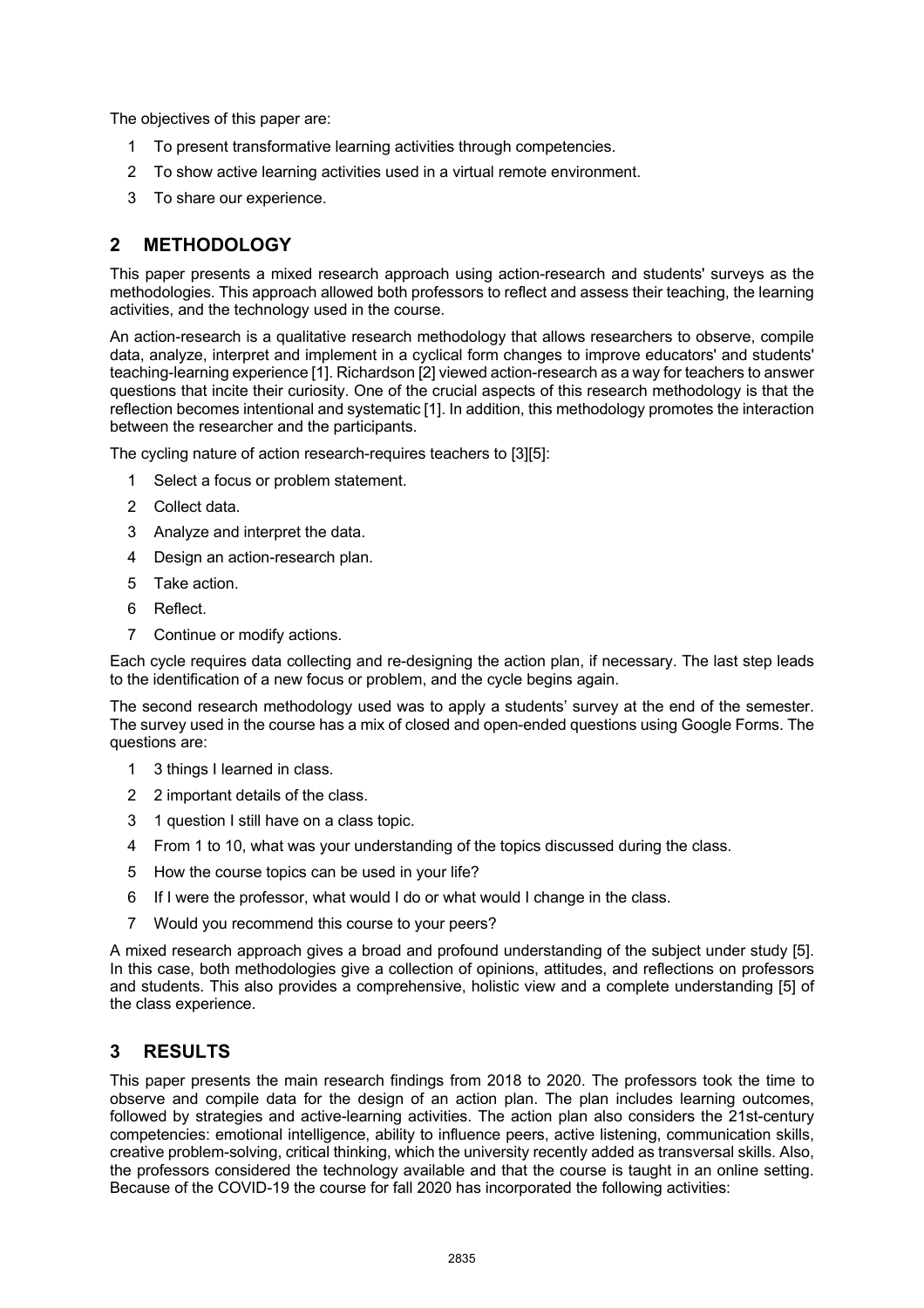- 1 The Podcast and the video resume are activities that are great examples of active learning, collaborative work, and the creation of multimedia and multi-platforms projects. The Podcast is a different way for the students to interact, acquire and practice team building skills, it can help them gain confidence and literacy on the subject, and it gives a different narrative to the traditional oral report or a class presentation. Communication skills are developed, and team building, organizational skills, research, and content creation. The video resume is a short video in which students introduce themself to a recruiter, investor, mentor or to other students and teachers, for example for the first day of class introductions. It is not new to do video resumes, but for this generation and because of the new pandemic reality, it is going to be very common for our students to make this type of videos. Doing this they can use their creativity and emotional intelligence. Before sending the final video, they have the opportunity to practice with each other and the fill-out a rubric where they give advice on how to improve the presentation.
- 2 The dashboard and Vision board are examples of discussion-based and project-based learning methodologies. The dashboard allows students to discuss their topics in groups and describe the problem using data. For the dashboard, students have to be very precise with the data collection because of the limited space in a dashboard; they have to curate the data and use graphs and tables to present the data. Critical thinking is developed, in addition to quantitative skills and data visualization. The vision board allows students to communicate to themselves and others their brand using images, colors, textures, and words. Creativity is expressed doing the vision board. Besides, a Peer-to-Peer review of the vision board is used to build on their emotional intelligence. In both activities (dashboard and vision board), they learn using interactive technology, which develops digital literacy.
- 3 The flipped classroom allows for more class participation. Students have to read at their own time in advance and come to class to interact through the different active learning activities incorporated. The course has videos, short readings, self-study activities, discussion forums, and short exercises and quizzes. All of these are incorporated to increase independent learning, selfevaluation, curiosity, and lifelong learning skills.
- 4 Social media and current events are also employed in class. They are required to tweet using class hashtags. Tweeting in class is an activity that students enjoy a lot because they love talking about current events discussed in class on social media. Also, students have to communicate their ideas, knowledge, and observations with the use of memes. Memes are used as a social composition of what they are experiencing as learners related to the class topics and promote creativity and critical thinking. Students do digital audits of their brand and then design a content calendar to start to use social media to communicate their brand strategically. This promotes creativity, self-awareness, and digital identity. The course also requires them to have their LinkedIn profile.
- 5 The use of mobile devices is encouraged throughout the semester. All course content and activities can be seen and done using mobile devices. This promotes digital literacy and engagement, especially during this pandemic time. Some of the tools or apps that students use to do the active learning activities are Canva, Infogram, Nearpod, Pear Deck, Kahoot, Flipgrid, and Padlet, among other available technology.

The end of semester students' survey has provided important information that has helped improve course content and activities. Since August 2018 (fall semester), the survey has been administered and has a response rate of fifty-one percent. For example, the survey asked if they would recommend the course to other students. As shown in Graph 1., 87.8 percent said they would recommend the course.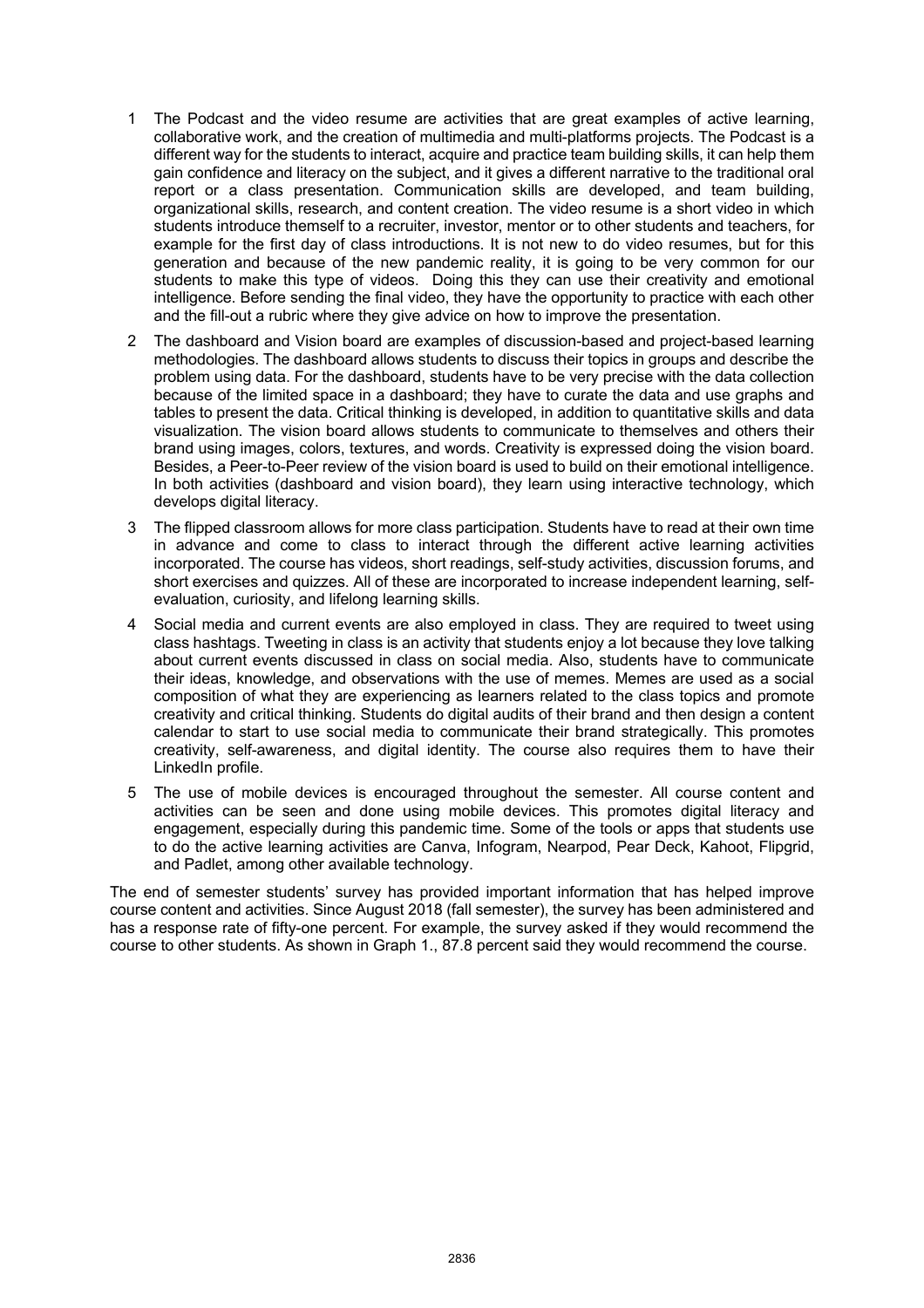### Results 1.



*Graph 1. Recommendation of course.*

Furthermore, students are asked how the course topics can be used in their lives. 52.4 percent indicated that the course topics would be used in numeral and financial literacy, 50 percent would use communication skills and creativity, 25.6 percent in critical thinking and problem solving, 22 percent in citizenship and collaboration, and 7.3 % in digital literacy (See Graph 2.).





How the course topics can be used in your life?

## **4 MODEL: GOALS, RESULTS, RESPONSIBILITIES, ACTIONS, STEPS, AND SCHEDULE (GRRASS)**

The model GRRASS (See Figure 1.) emerged as part of the reflection and presented for the first time at the 2019 Faculty Network Symposium [4]. The model serves as a starting point to incorporate or modify the action plan. This model allows teachers in a team-teaching approach to discuss their reflections, ideas, and concerns and help in the decision-making process and implement and assess changes or improvements. For example,

Goals: What the professors want to accomplish?

*Graph 2. Use of topics.*